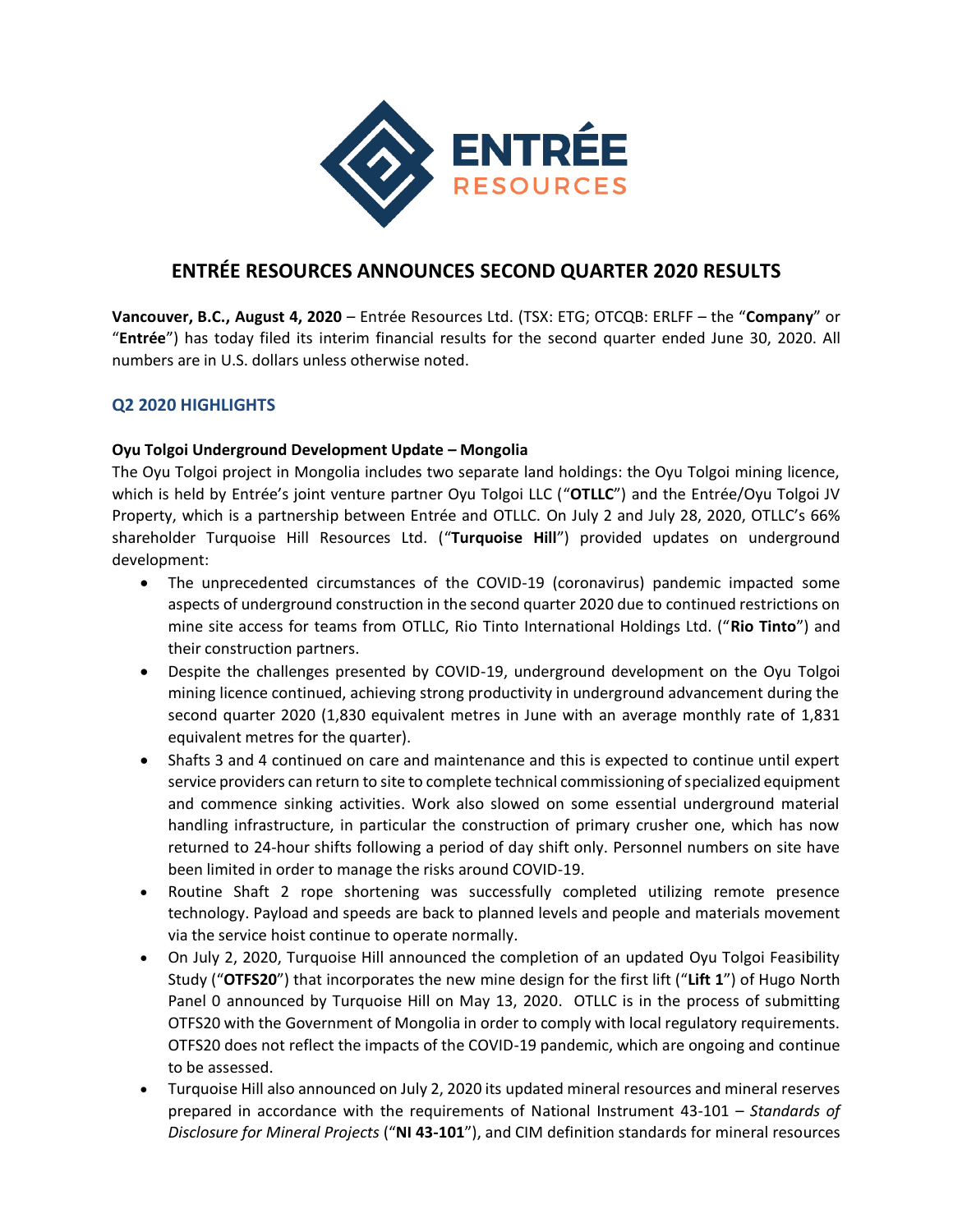and mineral reserves (2014). The new mine design for Panel 0 reduces the mineral reserve estimate for the overall Hugo North Lift 1 underground mine due to the inclusion of two structural pillars planned to be located on the Oyu Tolgoi mining licence. However, the ore tonnes and contained copper, gold and silver for the Probable mineral reserve that Turquoise Hill reported for Hugo North Extension Lift 1 on the Entrée/Oyu Tolgoi JV Property have all increased.

- The block cave design incorporated in OTFS20 provides for 120 metre structural pillars included to the north and south of Panel 0, protecting ore handling infrastructure (which will be moved into the structural pillars) and increasing the optionality of sequencing Panel 1 and Panel 2. The Hugo North Extension deposit on the Entrée/Oyu Tolgoi JV Property is located at the northern portion of Panel 1 and is not affected by the pillars.
- Turquoise Hill believes the existing feasibility study designs for Panel 1 and Panel 2 remain executable based on the current orebody understanding. However, with the introduction of structural pillars, Panels 1 and 2 become independent, allowing for much greater operational flexibility.
- Panel 1 and Panel 2 design optimization studies have been initiated by OTLLC and Rio Tinto. The studies are not expected to delay the ramp up of Panel 1 or Panel 2. Drilling work is underway and the resulting updates to geotechnical modelling and mine design review are expected by Turquoise Hill to continue into 2021.
- OTFS20 incorporates an update to the first sustainable production schedule and capital cost estimates for the underground mine development based on the new block cave mine design for Panel 0. The new design anticipates a base case development capital cost of \$6.8 billion, with a range of \$6.6 billion to \$7.1 billion, and a target to first sustainable production from the Oyu Tolgoi mining licence of February 2023, with a target range between October 2022 and June 2023, inclusive of an allowance for schedule contingency. The mine design for Panel 0 will now undergo further detailed design, engineering and optimization to support the definitive estimate review (the "**Definitive Estimate**"), expected to be completed by OTLLC, Rio Tinto and Turquoise Hill before the end of the year, subject to any delays due to the impacts of the COVID-19 pandemic.

#### **Entrée/Oyu Tolgoi JV Property**

- Entrée's 2018 Technical Report completed on its interest in the Entrée/Oyu Tolgoi JV Property discusses two development scenarios, a reserve case (the "**2018 Reserve Case**") and a Life-of-Mine Preliminary Economic Assessment (the "**2018 PEA**"). The 2018 Reserve Case is based only on mineral reserves attributable to the Entrée/Oyu Tolgoi joint venture (the "**Entrée/Oyu Tolgoi JV**") from Lift 1 of the Hugo North Extension underground block cave. Both the 2018 Reserve Case and the 2018 PEA are based on information reported within the 2016 Oyu Tolgoi Feasibility Study.
- The Company has not yet been provided with OTFS20 or any of the data or assumptions underlying OTFS20, the block cave designs in OTFS20 or Turquoise Hill's updated mineral resources and reserves and the Company is therefore unable to verify such data or the scientific and technical disclosures made by Turquoise Hill at this time. For information on the Company's interest in Entrée/Oyu Tolgoi JV Property, see the 2018 Technical Report available on SEDAR at [www.sedar.com.](http://www.sedar.com/)
- Once the Definitive Estimate and the Panel 1 optimization studies have been completed and delivered to Entrée with OTFS20, the Company will be able to assess the potential impact on Entrée/Oyu Tolgoi JV Property resources and reserves as well as production and financial assumptions and outputs from the two alternative cases, the 2018 Reserve Case and the 2018 PEA. Entrée will continue to evaluate any information made available to it by Rio Tinto or OTLLC and will update the market accordingly.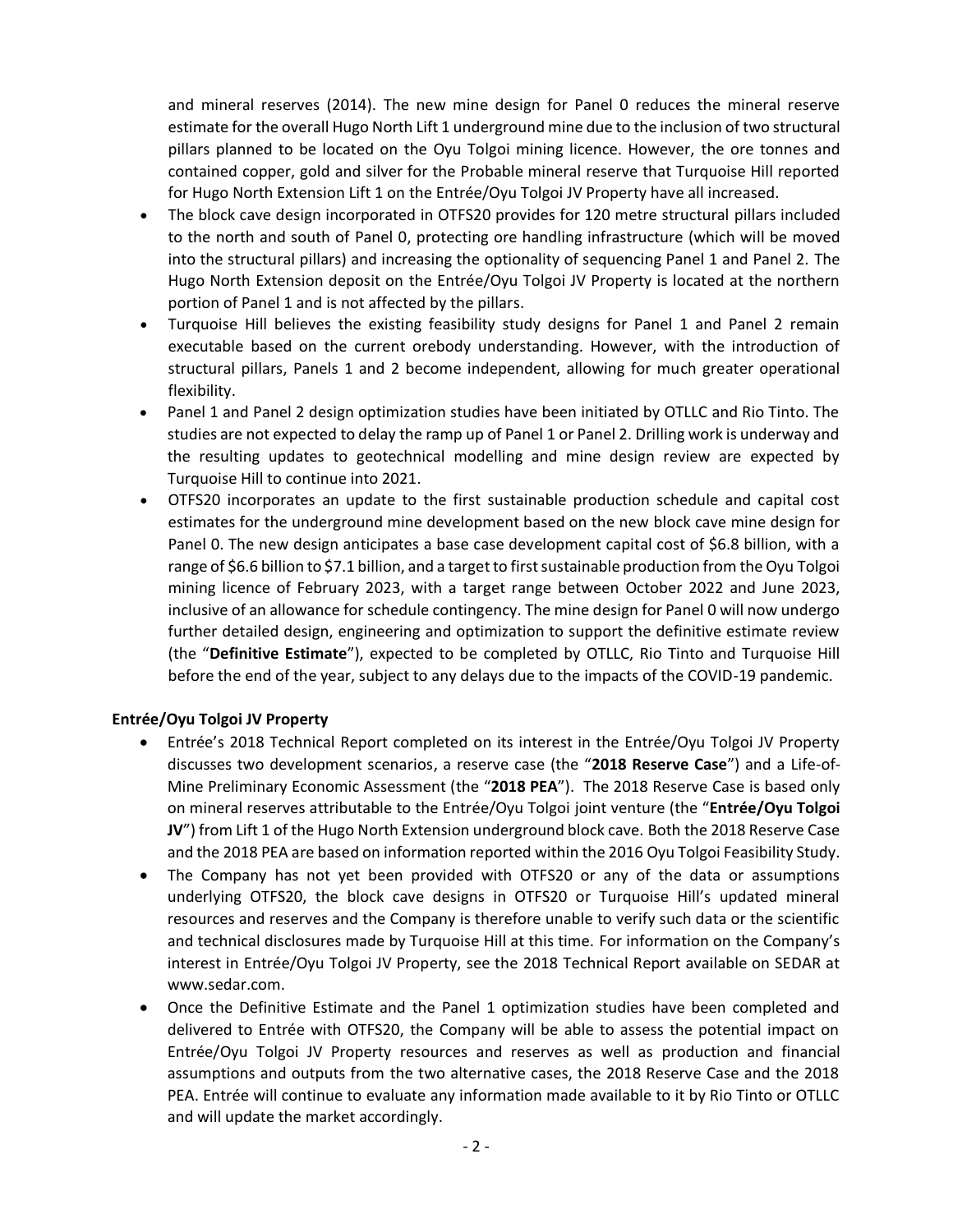#### **Corporate**

- Q2 2020 operating loss was \$0.5 million compared to the operating loss of \$0.4 million in Q2 2019. The increase was due to professional and advisory fees related to advancing potential amendments to the Entrée/Oyu Tolgoi joint venture agreement (the "**Entrée/Oyu Tolgoi JVA**").
- Q2 2020 operating cash outflow after working capital was \$0.4 million compared to a \$0.5 million operating cash outflow in Q2 2019.
- As at June 30, 2020, the cash balance was \$4.5 million and the working capital balance was \$4.4 million. The Company holds the majority of its cash in Canadian currency.
- The Company recognizes the unprecedented situation surrounding the ongoing COVID-19 pandemic and is closely monitoring the effect of the COVID-19 pandemic on its business and operations and will continue to update the market on the impacts to the Company's business and operations in relation to these extraordinary circumstances.

## **OUTLOOK AND STRATEGY**

The Company's primary objective for the 2020 year continues to be to work with other Oyu Tolgoi stakeholders to advance potential amendments to the Entrée/Oyu Tolgoi JVA that currently governs the relationship between Entrée and OTLLC and upon finalization, transfer the Shivee Tolgoi and Javhlant mining licences to OTLLC as manager of the Entrée/Oyu Tolgoi joint venture. The form of Entrée/Oyu Tolgoi JVA was agreed between the parties in 2004, prior to the execution of the Oyu Tolgoi Investment Agreement and commencement of underground development. The Company currently is registered in Mongolia as the 100% ultimate holder of the Shivee Tolgoi and Javhlant mining licences.

The Company believes that amendments that align the interests of all stakeholders as they are now understood, would be in the best interests of all stakeholders, provided there is no net erosion of value to Entrée. No agreements have been finalized and there are no assurances agreements may be finalized in the future.

The Company continues to expect 2020 full year expenditures, which include Mongolian site management and compliance costs, to be between \$1.5 million and \$1.7 million.

The Company's interim financial statements and Management's Discussion and Analysis ("**MD&A**") for the second quarter ended June 30, 2020 are available on the Company's website at [www.EntreeResourcesLtd.com,](http://www.entreeresourcesltd.com/) on SEDAR at [www.sedar.com](http://www.sedar.com/) and on EDGAR a[t www.sec.gov.](http://www.sec.gov/)

#### **QUALIFIED PERSON**

Robert Cinits, P.Geo., consultant to Entrée and the Company's former Vice President, Corporate Development, and a Qualified Person as defined by NI 43-101, has approved the technical information in this release. For further information on the Entrée/Oyu Tolgoi JV Property, see the Company's Technical Report (the "**2018 Technical Report**"), titled "Entrée/Oyu Tolgoi Joint Venture Project, Mongolia, NI 43- 101 Technical Report", with an effective date of January 15, 2018, available on SEDAR a[t www.sedar.com.](http://www.sedar.com/)

#### **ABOUT ENTRÉE RESOURCES LTD.**

Entrée Resources Ltd. is a Canadian mining company with a unique carried joint venture interest on a significant portion of one of the world's largest copper-gold projects – the Oyu Tolgoi project in Mongolia. Entrée has a 20% or 30% carried participating interest in the Entrée/Oyu Tolgoi JV, depending on the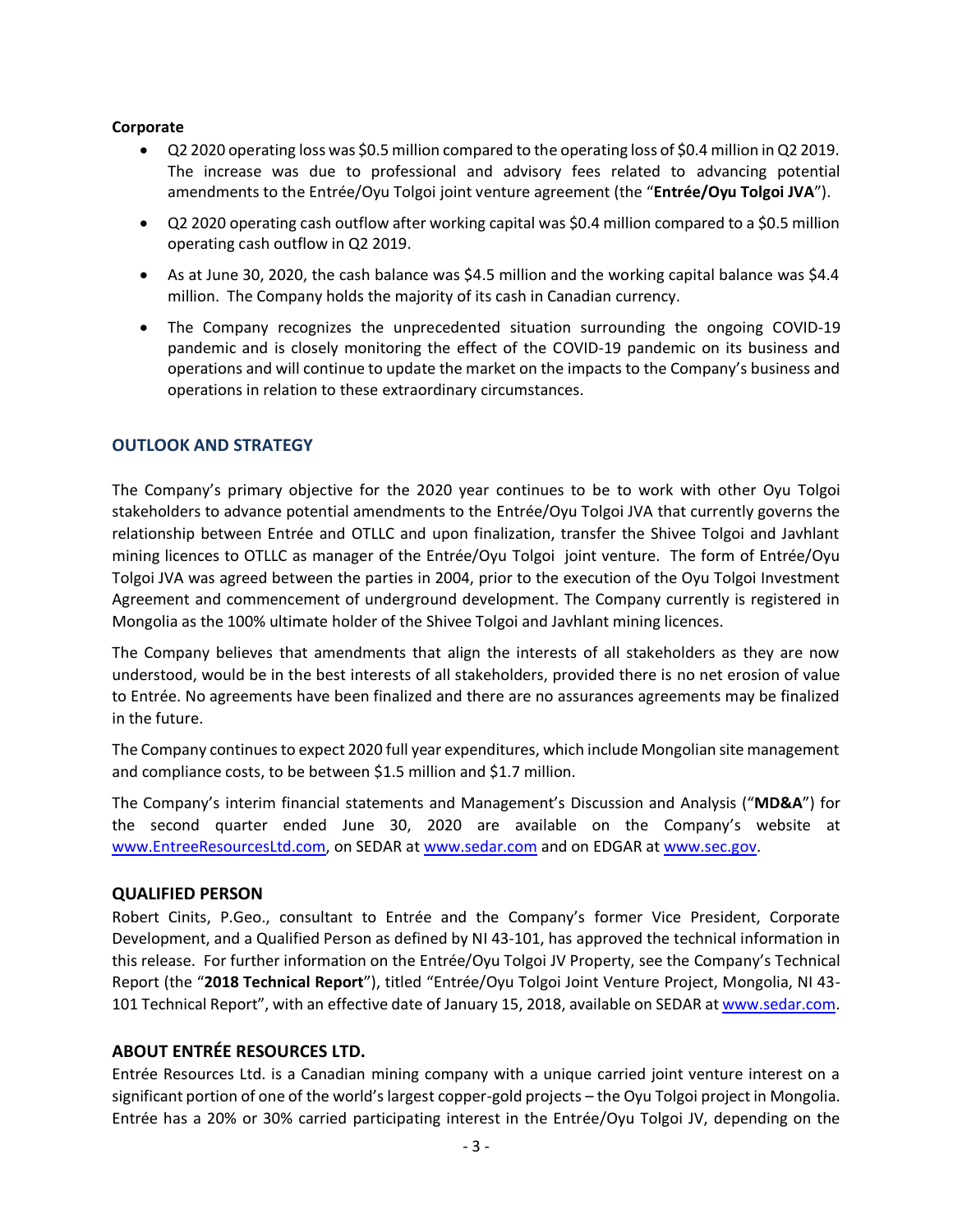depth of mineralization. Sandstorm Gold Ltd., Rio Tinto and Turquoise Hill are major shareholders of Entrée, holding approximately 21%, 9% and 8% of the shares of the Company, respectively. More information about Entrée can be found at [www.EntreeResourcesLtd.com.](http://www.entreeresourcesltd.com/)

#### **FURTHER INFORMATION**

David Jan Investor Relations Entrée Resources Ltd. Tel: 604-687-4777 | Toll Free: 1-866-368-7330 E-mail: [djan@EntreeResourcesLtd.com](mailto:djan@EntreeResourcesLtd.com)

*This News Release contains forward-looking statements within the meaning of the United States Private Securities Litigation Reform Act of 1995 and forward-looking information within the meaning of applicable Canadian securities laws with respect to corporate strategies and plans; uses of funds and projected expenditures; the expectations set out in OTFS20; timing and status of Oyu Tolgoi underground development; the mine design for Hugo North Lift 1 and the related cost and production schedule implications; the re-design studies for Panels 1 and 2 of Hugo North (including Hugo North Extension) Lift 1 and the possible outcomes, content and timing thereof; timing of completion of the Definitive Estimate review and the scope thereof; timing and amount of production from Lift 1 of the Entrée/Oyu Tolgoi JV Property, potential production delays and the impact of any delays on the Company's cash flows, expected copper and gold grades, liquidity, funding requirements and planning; the potential impact of COVID-19 (coronavirus) on Oyu Tolgoi underground development and the business, operations and financial condition of the parties to the Entrée/Oyu Tolgoi JV; the estimation of mineral reserves and resources; estimates of capital and operating costs, mill throughput, cash flows and mine life; capital, financing and project development risk; mining dilution; discussions with the Government of Mongolia, Rio Tinto, OTLLC and Turquoise Hill on a range of issues including Entrée's interest in the Entrée/Oyu Tolgoi JV Property, the Shivee Tolgoi and Javhlant mining licences and certain material agreements; permitting time lines; anticipated business activities; and future financial performance.*

*In certain cases, forward-looking statements and information can be identified by words such as "plans", "expects" or "does not expect", "is expected", "budgeted", "scheduled", "estimates", "forecasts", "intends", "anticipates", or "does not anticipate" or "believes" or variations of such words and phrases or statements that certain actions, events or results "may", "could", "would", "might", "will be taken", "occur" or "be achieved". While the Company has based these forward-looking statements on its expectations about future events as at the date that such statements were prepared, the statements are not a guarantee of Entrée's future performance and are based on numerous assumptions regarding present and future business strategies; the correct interpretation of agreements, laws and regulations; local and global economic conditions and negotiations and the environment in which Entrée will operate in the future, including commodity prices, projected grades, projected dilution, anticipated capital and operating costs, anticipated future production and cash flows; the anticipated location of certain infrastructure and sequence of mining within and across panel boundaries; the construction and continued development of the Oyu Tolgoi underground mine; and the status of Entrée's relationship and interaction with the Government of Mongolia, OTLLC, Rio Tinto and Turquoise Hill. With respect to the construction and continued development of the Oyu Tolgoi underground mine, important risks, uncertainties and factors which could cause actual results to differ materially from future results expressed or implied by such forward-looking statements and information include, amongst others, the timing and cost of the construction and expansion of mining and processing facilities; the timing and availability of a long term domestic power source for Oyu Tolgoi (or the availability of financing for OTLLC or the Government of Mongolia to construct such a source); the potential impact of COVID-19; the ability of OTLLC to secure and draw down on the supplemental debt under the Oyu Tolgoi project finance facility and the availability of additional financing on terms reasonably acceptable to OTLLC, Turquoise Hill and Rio Tinto to further develop Oyu Tolgoi; the impact of changes in, changes in interpretation to or changes in enforcement of, laws, regulations and government practises in Mongolia; delays, and the costs which would*  result from delays, in the development of the underground mine; the status of the relationship and interaction between OTLLC, Rio Tinto and *Turquoise Hill with the Government of Mongolia on the continued operation and development of Oyu Tolgoi and OTLLC internal governance; the anticipated location of certain infrastructure and sequence of mining; projected copper, gold and silver prices and their market demand; and production estimates and the anticipated yearly production of copper, gold and silver at the Oyu Tolgoi underground mine.* 

*Other risks, uncertainties and factors which could cause actual results, performance or achievements of Entrée to differ materially from future results, performance or achievements expressed or implied by forward-looking statements and information include, amongst others, unanticipated costs, expenses or liabilities; discrepancies between actual and estimated production, mineral reserves and resources and metallurgical recoveries; development plans for processing resources; the outcome of the Definitive Estimate review; matters relating to proposed exploration or expansion; mining operational and development risks, including geotechnical risks and ground conditions; regulatory restrictions (including environmental regulatory restrictions and liability); risks related to international operations, including legal and political risk in Mongolia; risks associated with changes in the attitudes of governments to foreign investment; risks associated with the conduct of joint ventures;*  risks related to the potential impact of global or national health concerns, including the COVID-19 (coronavirus) pandemic; inability to upgrade *Inferred mineral resources to Indicated or Measured mineral resources; inability to convert mineral resources to mineral reserves; conclusions of economic evaluations; fluctuations in commodity prices and demand; changing foreign exchange rates; the speculative nature of mineral exploration; the global economic climate; dilution; share price volatility; activities, actions or assessments by Rio Tinto, Turquoise Hill or OTLLC and by government authorities including the Government of Mongolia; the availability of funding on reasonable terms; the impact of changes in interpretation to or changes in enforcement of laws, regulations and government practices, including laws, regulations and government practices with respect to mining, foreign investment, royalties and taxation; the terms and timing of obtaining necessary environmental and other government approvals, consents and permits; the availability and cost of necessary items such as water, skilled labour, transportation and appropriate smelting and refining arrangements; unanticipated reclamation expenses; changes to assumptions as to the availability of electrical power, and the power rates used in operating cost estimates and financial analyses; changes to assumptions as to salvage values; ability to*